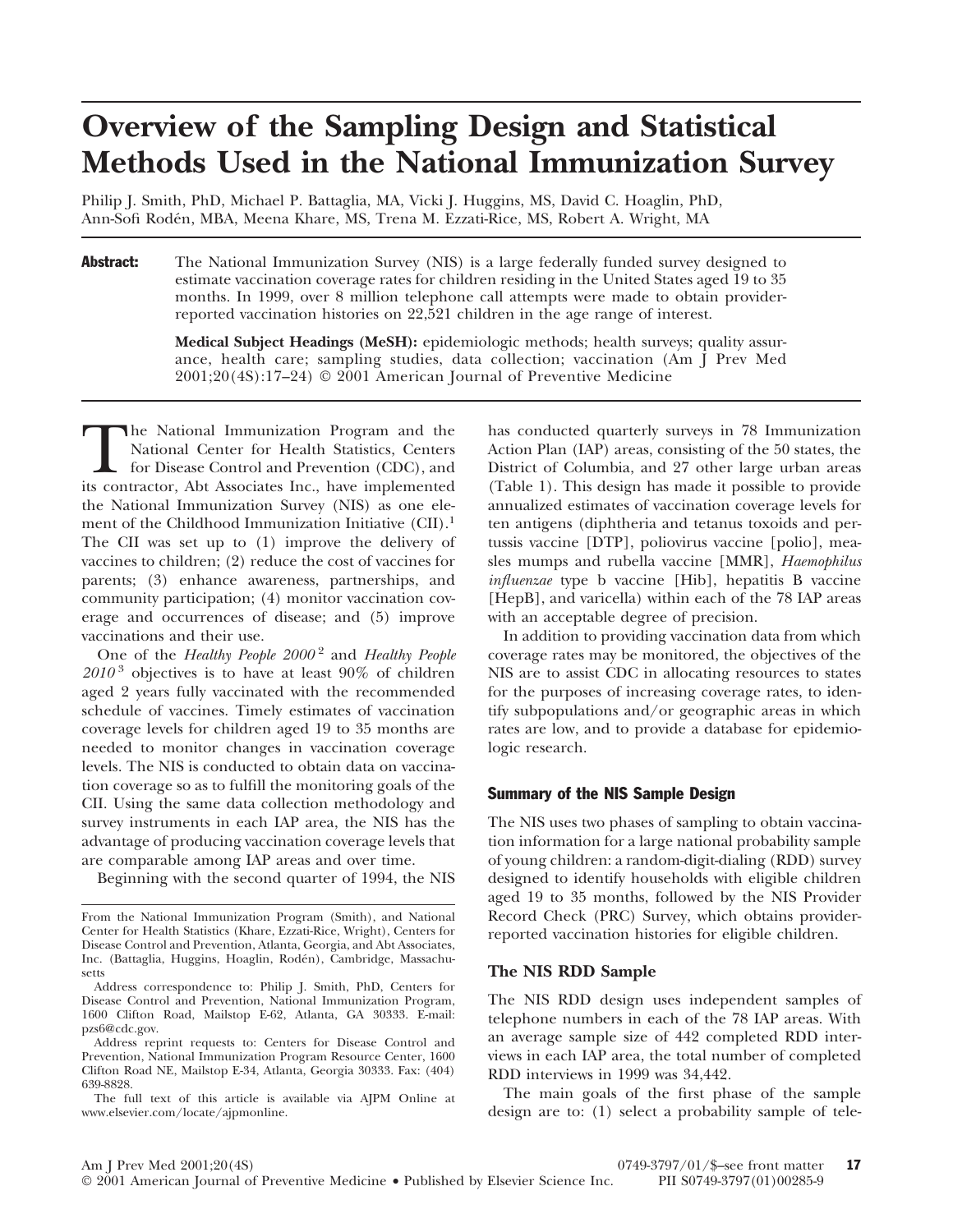**Table 1.** NIS IAP areas by state with population size of children aged 19 to 35 months, 1999 National Immunization Survey

| State/IAP area              | <b>Population size</b> |
|-----------------------------|------------------------|
|                             |                        |
| Alabama<br>Rest of state    | 89,139                 |
|                             | 75,709                 |
| Jefferson County            | 13,431                 |
| Alaska                      | 14,039                 |
| Arizona                     | 107,149                |
| Rest of state               | 40,716                 |
| Maricopa County             | 66,433                 |
| Arkansas                    | 52,193                 |
| California                  | 772,850                |
| Rest of state               | 429,620                |
| Los Angeles                 | 240,219                |
| Santa Clara                 | 38,994                 |
| San Diego County            | 64,016                 |
| Colorado                    | 78,583                 |
| Connecticut                 | 63,406                 |
| Delaware                    | 13,877                 |
| Dist. of Columbia           | 10,397                 |
| Florida                     | 293,555                |
| Rest of state               | 226,711                |
| Duval County                | 18,299                 |
| Dade County                 | 48,545                 |
| Georgia                     | 171,297                |
| Rest of state               | 138,680                |
| Fulton/DeKalb               | 32,617                 |
| Hawaii                      | 25,750                 |
| Idaho                       | 26,799                 |
| Illinois                    | 262,382                |
| Rest of state               | 187,819                |
| Chicago                     | 74,563                 |
| Indiana                     | 120,546                |
| Rest of state               | 100,490                |
| Marion County               | 20,057                 |
| Iowa                        | 52,547                 |
| Kansas                      | 54,751                 |
| Kentucky                    | 75,796                 |
| Louisiana                   | 90,447                 |
| Rest of state               | 79,890                 |
| Orleans Parish              | 10,558                 |
| Maine                       | 20,915                 |
| Maryland                    | 110,369                |
| Rest of state               | 94,293                 |
| <b>Baltimore City</b>       | 16,076                 |
| Massachusetts               | 113,982                |
| Rest of state               | 102,185                |
| City of Boston              | 11,797                 |
| Michigan                    | 192,594                |
| Rest of state<br>Detroit    | 168,278<br>24,316      |
|                             | 95,357                 |
| Minnesota                   |                        |
| Mississippi<br>Missouri     | 58,957                 |
|                             | 104,721                |
| Montana                     | 15,327                 |
| Nebraska<br>Nevada          | 32,563                 |
|                             | 41,865                 |
| New Hampshire               | 21,112                 |
| New Jersey<br>Rest of state | 168,305                |
|                             | 160,479                |
| Newark                      | 7,826                  |
| New Mexico                  | 39,335                 |

| (continued in next column) |  |  |  |
|----------------------------|--|--|--|
|----------------------------|--|--|--|

| State/IAP area       | <b>Population size</b> |
|----------------------|------------------------|
| New York             | 367,384                |
| Rest of state        | 195,473                |
| NYC-5 counties       | 171,910                |
| North Carolina       | 155,717                |
| North Dakota         | 10,635                 |
| Ohio                 | 216,841                |
| Rest of state        | 165,993                |
| Cuyahoga County      | 27,866                 |
| Franklin County      | 22,982                 |
| Oklahoma             | 69,117                 |
| Oregon               | 64,665                 |
| Pennsylvania         | 207,421                |
| Rest of state        | 175,497                |
| Philadelphia         | 31,924                 |
| Rhode Island         | 17,826                 |
| South Carolina       | 77,372                 |
| South Dakota         | 14,954                 |
| Tennessee            | 103,722                |
| Rest of state        | 71,533                 |
| <b>Shelby County</b> | 20,620                 |
| Davidson County      | 11,569                 |
| Texas                | 476,353                |
| Rest of state        | 307,802                |
| Dallas County        | 55,220                 |
| El Paso County       | 20,679                 |
| City of Houston      | 59,990                 |
| <b>Bexar County</b>  | 32,663                 |
| Utah                 | 57,051                 |
| Vermont              | 9,832                  |
| Virginia             | 138,373                |
| Washington           | 116,619                |
| Rest of state        | 84,266                 |
| King County          | 32,353                 |
| West Virginia        | 28,640                 |
| Wisconsin            | 97,727                 |
| Rest of state        | 75,875                 |
| Milwaukee County     | 21,852                 |
| Wyoming              | 8,952                  |

IAP, Immunization Action Plan; NIS, National Immunization Survey.

phone numbers for each IAP area, (2) ensure that the target number of interviews is achieved in each IAP area, (3) minimize in a cost-effective manner the number of age-eligible children excluded from the sampling frame, and (4) maintain an up-to-date sampling frame of telephone numbers.

To accomplish these goals, the NIS uses the listassisted method of random-digit dialing.4 This method is used to select a random sample of telephone numbers from banks of 100 consecutive telephone numbers (e.g., 617-495-0000 to 617-495-0099) in an IAP area that contain one or more directory-listed residential telephone numbers. The sampling frame of telephone numbers is updated each quarter in order to include new telephone exchanges and area codes. Cellular telephone exchanges are currently excluded from the NIS RDD sampling frame.

The target sample size of completed telephone interviews in each IAP area is designed to achieve an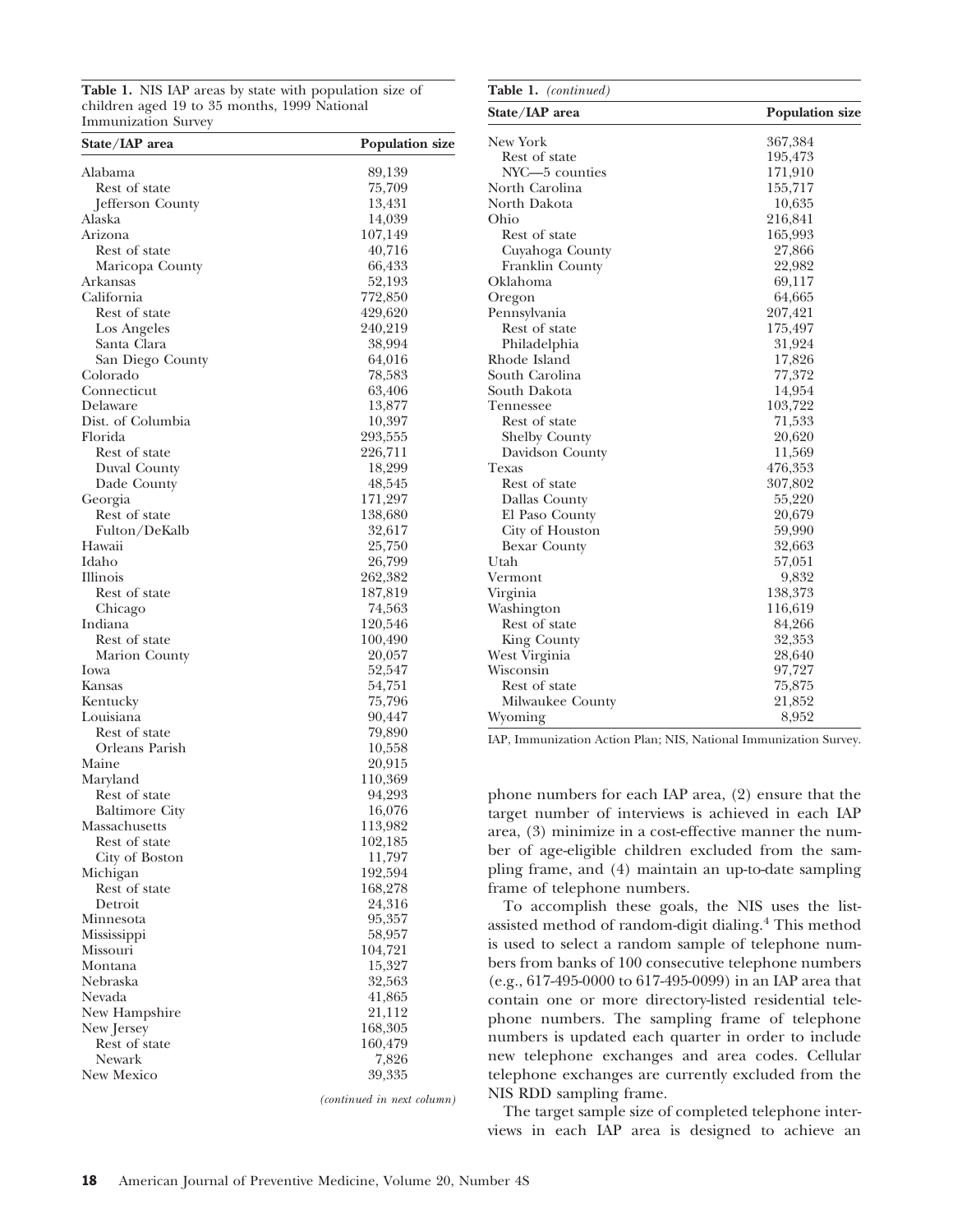approximately equal number of children with providerreported vaccination histories across all 78 IAP areas. The selection of a quarterly probability sample of telephone numbers to meet the target number of completed interviews with age-eligible children in an IAP area poses some challenges, because the 78 IAP areas differ with respect to: (1) the percentage of telephone numbers that are working residential numbers, (2) the likelihood of contacting a person among those numbers that are residential, (3) the percentage of contacted households willing to complete the screener interview, (4) the percentage of households with an age-eligible child, (5) the willingness of parents/guardians to complete the telephone interview, and (6) the percentage of completed telephone interviews with vaccination histories from vaccination providers. These factors lead to considerable variation in the total sample size of telephone numbers needed to achieve the target sample size of completed interviews per IAP area. We have dealt with these challenges by implementing four design tools. First, we use an automated procedure to eliminate a portion of the nonworking and business telephone numbers in the sample before they are dialed by the interviewers.<sup>5</sup> Second, we have developed a statistical model to predict the number of sample telephone numbers needed in each IAP area for a given quarter of interviewing.<sup>6</sup> Third, after drawing the required sample size of telephone numbers for an IAP area, we divide the sample into random subsamples called "replicates." By administering the sample release on a replicate-by-replicate basis, we are able to control the total number of interviews obtained and to spread the interviews for each IAP area evenly across the entire calendar quarter.

### **The NIS Provider Record Check Survey**

At the end of the NIS RDD interview, permission to contact vaccination providers is requested from the parent/guardians of each sample child. When verbal consent is obtained, the child's vaccination providers are mailed an immunization history questionnaire (IHQ). This mail survey portion of the NIS is called the PRC Survey. Vaccination providers who are mailed the NIS IHQ in the PRC Survey are asked to record the sampled child's vaccination history on the IHQ and return it. Providers have the option of responding via mail or facsimile (fax). Postcard reminders and telephone follow-up are used to encourage providers to participate in the study. The information collected from a child's vaccination providers is used to determine whether a child is up-to-date on their vaccinations. Data obtained from the IHQ are used, along with information about the NIS sample design, to estimate vaccination coverage rates for IAP areas, states, and the nation.

| <b>Table 2.</b> Content of 1999 NIS household interview |  |  |
|---------------------------------------------------------|--|--|
|                                                         |  |  |

| Section S  | Screening questions to determine eligibility,<br>roster of eligible children, availability of<br>immunization records |
|------------|-----------------------------------------------------------------------------------------------------------------------|
| Section MR | Most-knowledgeable-respondent callback/<br>questions                                                                  |
| Section SR | Immunization record callback questions                                                                                |
| Section A  | Vaccination history, asked if immunization/<br>records are available                                                  |
| Section B  | Vaccination history, asked if immunization<br>records are not available                                               |
| Section C  | Demographic and socioeconomic questions                                                                               |
| Section D  | Provider information and request for<br>consent to contact the eligible<br>child's/vaccination providers              |

NIS, National Immunization Survey.

### Content of the NIS RDD Household Questionnaire and the IHQ

This section describes the questionnaires used in the NIS RDD telephone survey of households and in the NIS PRC Survey.

## **Content of the NIS RDD Household Questionnaire**

The Computer-Assisted Telephone Interview (CATI) questionnaire used in the RDD portion of the 1999 NIS data collection includes a screening section to identify households with children aged 19 to 35 months and a vaccination interview based on the National Health Interview Survey Immunization Supplement. The questionnaire has been translated into Spanish, and procedures have also been developed for handling households in which neither English nor Spanish is spoken. The content of each section of the 1999 NIS telephone interview is summarized in Table 2.

In Section S, the reason for the telephone call and the purpose of the survey are explained to the RDD respondent, and the household is screened to determine whether any children in the household are aged 19 and 35 months. In Section MR, if there is an eligible child in the household, the respondent is asked whether he/she is the most-knowledgeable person about the child's vaccination. If the respondent indicates that another person in the household is the most knowledgeable and that person is unavailable to be interviewed, a "callback" is scheduled to interview the most-knowledgeable person at a later date.

In Section SR, the person being interviewed is asked whether he/she has a written record (immunization card) of the child's vaccination history. If the child does not have an immunization card, or if the child does and the person being interviewed can easily make its information available for the interview, the RDD interview proceeds. However, if it is determined that the child does have an immunization card, but it is inconvenient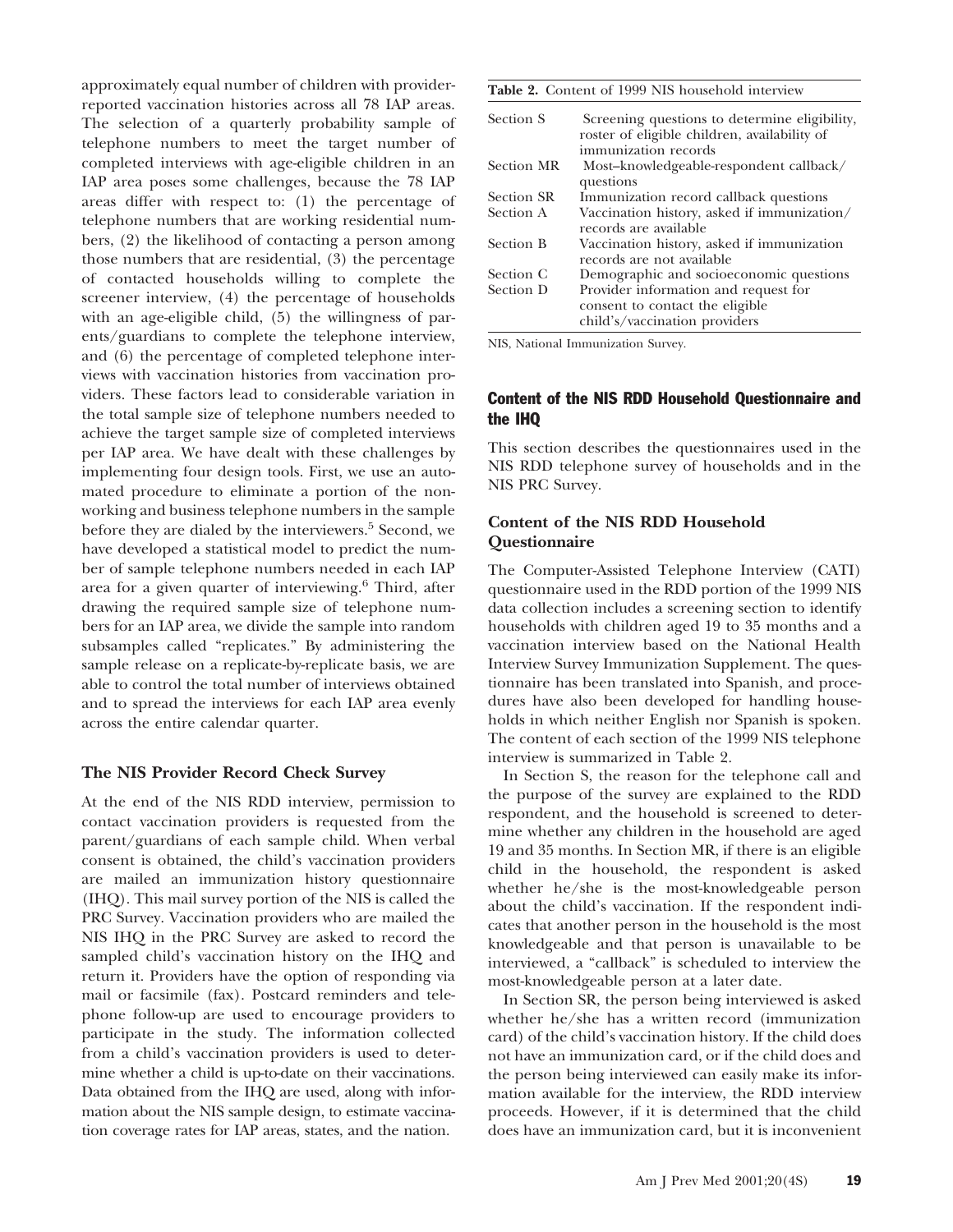for the person being interviewed to find and use it during the interview, an attempt is made to reschedule the call at a later date when information from the immunization card can be made available during the interview.

When immunization card information is available during the interview, the respondent is asked to provide information from it directly in Section A of the interview. However, when immunization card information is not available, the respondent is asked to recall from memory information about the child's vaccination history in Section B of the interview.

Section C obtains information that includes the relationship of the respondent to the child, the race of the child, the race of the mother, information about household income and educational attainment of the mother of the child, and other information on the socioeconomic characteristics of the household and its eligible children.

At the conclusion of the NIS RDD household questionnaire, consent is requested to contact the child's vaccination providers. If verbal consent is obtained, identifying information (name, address, and telephone number) on the vaccination provider(s) is requested that enables NIS personnel to proceed to contact them. When verbal consent and sufficient identifying information are obtained, the IHQ is mailed to the child's vaccination provider.

### **Content of the Immunization History Questionnaire**

The IHQ is designed to be simple and brief, to minimize burden on the providers, and to encourage participation in the survey. It consists of two pages. Page 1 includes space for a child identification label that contains identifying information about the child (child's name and birth date and the full name of the parent) to assist staff in the provider's office in locating the child's medical record. Page 1 also includes a grid for recording dates of vaccinations. The antigens listed in the NIS questionnaire form columns of the grid, and an additional column is available for recording other vaccines. Page 2 of the questionnaire contains a series of questions that enable the facility and vaccination provider to be characterized (e.g., whether the facility is public or private and the specialty of the provider).

The IHQ is sent by mail to providers along with instructions to mail or fax the questionnaire back after completing. If a response is not obtained after 2 weeks, reminder postcards are sent to the provider. Then, if necessary, another questionnaire packet is mailed 2 weeks later, and finally a telephone call is made to the provider to remind and encourage him/her to complete the form and either mail or fax the information back. In some instances, we accept the reports over the phone. The goal in the data collection process is to give

gentle reminders to providers and to make reporting as easy as possible by offering multiple reporting mechanisms and allowing sufficient time.

## Key Data Collection Statistics for 1999

Several indicators of survey progress and data quality are routinely produced for the NIS at the IAP area and national levels. Statistics such as survey response rates are also used as measures of data quality. Table 3 presents key national monitoring indicators for the 1999 NIS data collection.

The monumental size of the NIS is evident in the numbers listed in Table 3. A total of 2,049,712 telephone numbers were called in 1999 to identify 1,009,539 households, as shown in rows 3 and 6 of Table 3. Among the identified households, 979,601 (97.0%) were successfully screened for age-eligible children. Of these, 943,267 did not contain age-eligible children, and 36,334 (3.7%) contained one or more age-eligible children. Among the households containing one or more age-eligible children, 33,640 (92.6%) completed the NIS household RDD interview.

The response rates in the NIS are among the highest achieved in large-scale RDD surveys. A standard approach for measuring response rates for RDD surveys, known as the CASRO household response rate, has been defined by the Council of American Survey Research Organizations.<sup>7</sup> In 1999, the CASRO household response rate (row 11) was 79.6%. The CASRO response rate is the product of the resolution rate  $(88.6\%, \text{row } 5)$ , the screening completion rate  $(97.0\%, \text{row } 5)$ row 7), and the interview completion rate among eligible households (92.6%, row 10). The resolution rate is the percentage of the total phone numbers called that were classifiable as being nonworking, nonresidential, or residential. The screening completion rate is the percentage of known households that are successfully screened for the presence of age-eligible children. In addition, the interview completion rate is the percentage of households with one or more ageeligible children that complete the NIS RDD interview. Alternative response rates that take into account both nonresponse and noncoverage are also used to monitor the NIS. $8,9$ 

Row 12 of Table 3 shows that there were 34,442 age-eligible children with completed RDD interviews in the 1999 NIS. Rows 13 through 16 of Table 3 list monitoring indicators for the PRC phase of the NIS. Specifically, row 13 gives the rate of obtaining verbal consent from household respondents to contact their children's vaccination providers— 84.0% in 1999. The number of IHQs that were mailed to vaccination providers was 37,373. This number exceeds the number of completed child interviews in row 12 because some children have more than one vaccination provider.

Among vaccination providers who were mailed an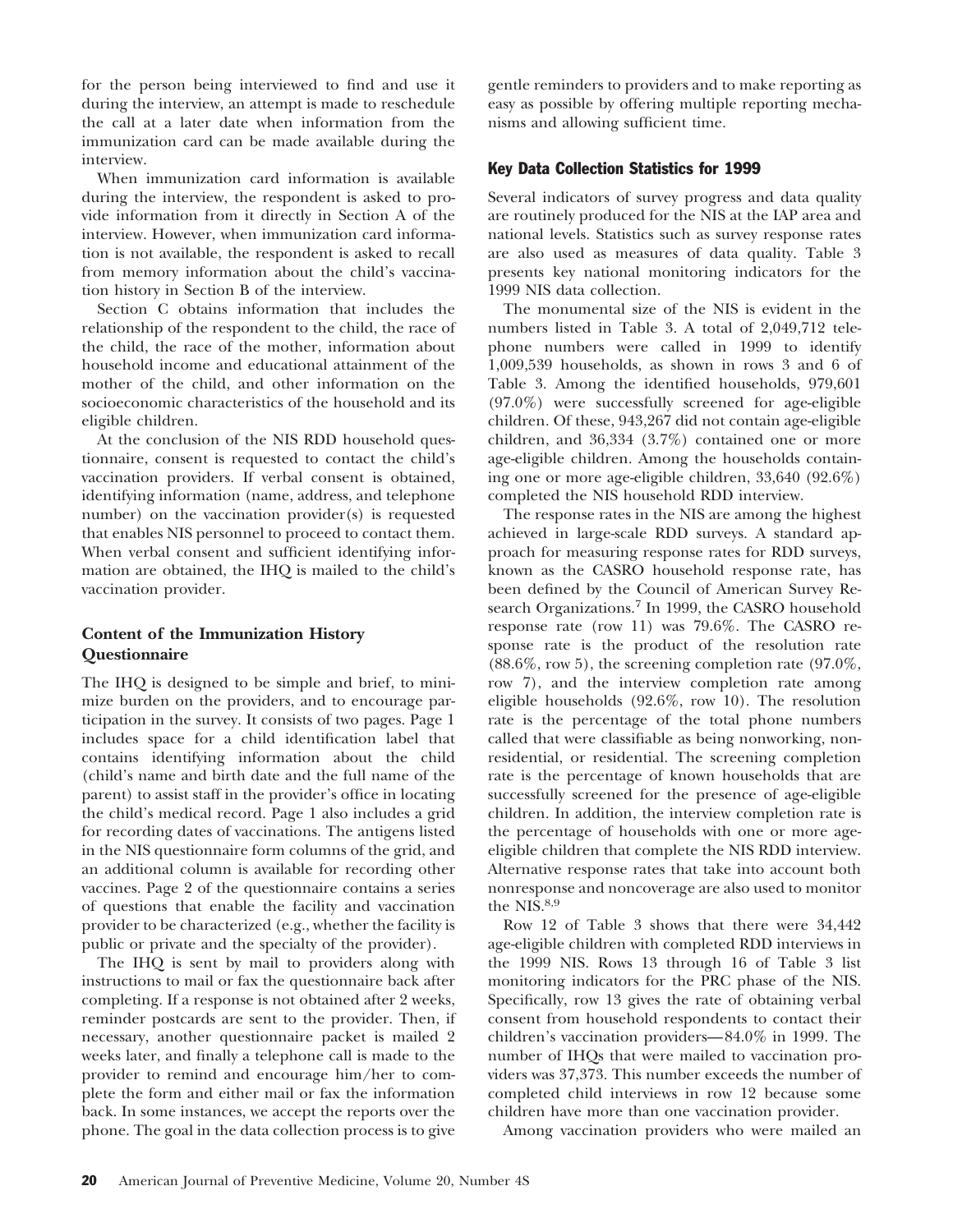| Table 3. Key monitoring indicators for 1999 NIS |                                                                 |               |                                        |
|-------------------------------------------------|-----------------------------------------------------------------|---------------|----------------------------------------|
| <b>Row</b>                                      | Key indicator                                                   | <b>Number</b> | Percent                                |
|                                                 | Monitoring indicators for RDD phase of NIS                      |               |                                        |
| 1                                               | Total selected sample in released replicates                    | 2,533,610     |                                        |
| $\overline{2}$                                  | Phone numbers resolved before CATI                              | 483,898       | $19.1\%$                               |
|                                                 |                                                                 |               | $(Row\ 2/Row\ 1)$                      |
| 3                                               | Total phone numbers called                                      | 2,049,712     |                                        |
| 4                                               | Advance letters mailed                                          | 822,187       | 40.1%                                  |
|                                                 |                                                                 |               | $(Row\ 4/Row\ 3)$                      |
| 5                                               | Resolved phone numbers—resolution rate                          | 2,243,895     | 88.6%                                  |
|                                                 |                                                                 |               | (Row 5/Row 1)                          |
| 6                                               | Households identified                                           | 1,009,539     | 45.0%                                  |
|                                                 |                                                                 |               | (Row 6/Row 5)                          |
| 7                                               | Households successfully screened for presence of age-eligible   | 979,601       | 97.0%                                  |
|                                                 | children-screening completion rate                              |               | (Row 7/Row 6)                          |
| 8                                               | Households with no NIS age-eligible children                    | 943,267       | 96.3%                                  |
|                                                 |                                                                 |               | (Row 8/Row 7)                          |
| 9                                               | Households with NIS age-eligible children—eligibility rate      | 36,334        | $3.7\%$                                |
|                                                 |                                                                 |               | $(Row\ 9/Row\ 7)$                      |
| 10                                              | Households with NIS age-eligible children with completed RDD    | 33,640        | 92.6%                                  |
|                                                 | interviews—interview completion rate                            |               | (Row 10/Row 9)                         |
| 11                                              | CASRO response rate                                             | <b>NA</b>     | 79.6%                                  |
|                                                 |                                                                 |               | (Row $5 \times$ Row $7 \times$ Row 10) |
| 12                                              | Age-eligible children with completed RDD interviews             | 34,442        |                                        |
|                                                 | Monitoring indicators for PRC phase of NIS                      |               |                                        |
| 13                                              | Children with consent obtained to contact vaccination providers | 28,936        | 84.0%                                  |
|                                                 |                                                                 |               | (Row 13/Row 12)                        |
| 14                                              | Immunization history questionnaires mailed to providers         | 37,373        |                                        |
| 15                                              | Immunization history questionnaires returned from providers     | 35,345        | 94.6%                                  |
|                                                 |                                                                 |               | (Row $15/Row 14$ )                     |
| 16                                              | Children with adequate provider data                            | 22,521        | 65.4%                                  |
|                                                 |                                                                 |               | (Row 16/Row 12)                        |

CASRO, Council of American Survey Research Organizations; CATI, Computer-Assisted Telephone Interview; NIS, National Immunization Survey; PRC, Provider Record Check survey; RDD, random-digit-dial survey.

IHQ, 94.6% returned the questionnaire or other information pertaining to the child's vaccination history. Among the children with completed NIS household RDD interviews, 22,521 (65.4%) had adequate vaccination histories returned by their vaccination provider(s).

## Statistical Methods for Obtaining Estimated Vaccination Coverage Rates in the NIS

For children sampled in the RDD phase of the NIS, sampling weights have been developed that account for the selection of a random sample of telephone numbers within each IAP area, nonresponse arising from sample telephone numbers with an undetermined residential status, post-stratification to published totals, nonresponse arising from sample households that do not complete the screener to determine age eligibility, nonresponse attributable to age-eligible sample households that do not complete the interview, and more than one telephone line in some age-eligible households.

The introduction of bias into an RDD survey can result from lack of telephone coverage within the population of interest. Although the average telephone coverage for NIS age-eligible households is estimated to be  $90\%$ ,<sup>19</sup> coverage within IAP areas ranges from  $76\%$ to 97%. In order to mitigate the potential impact of such bias, weighting adjustments<sup>11</sup> are made to the NIS using data from the National Health Interview Survey, which collects national vaccination data from both telephone and nontelephone households, and the Current Population Survey, which provides geographic data on telephone coverage.

The RDD-phase weights are further adjusted for provider nonresponse resulting from the second phase of sampling. Among children for whom a completed RDD interview was obtained in 1999, the percentage with adequate provider-reported vaccination histories required to determine vaccination status was 65%. Failure to obtain provider data for the remaining 35% was attributable to the parent not giving consent to contact the child's provider in the RDD survey, the failure of the provider to respond to the NIS-provider mail survey, or the failure of the provider to give adequate information about a child's vaccination history from which vaccination status could be determined. To account for potential differences in vaccination rates between children with adequate provider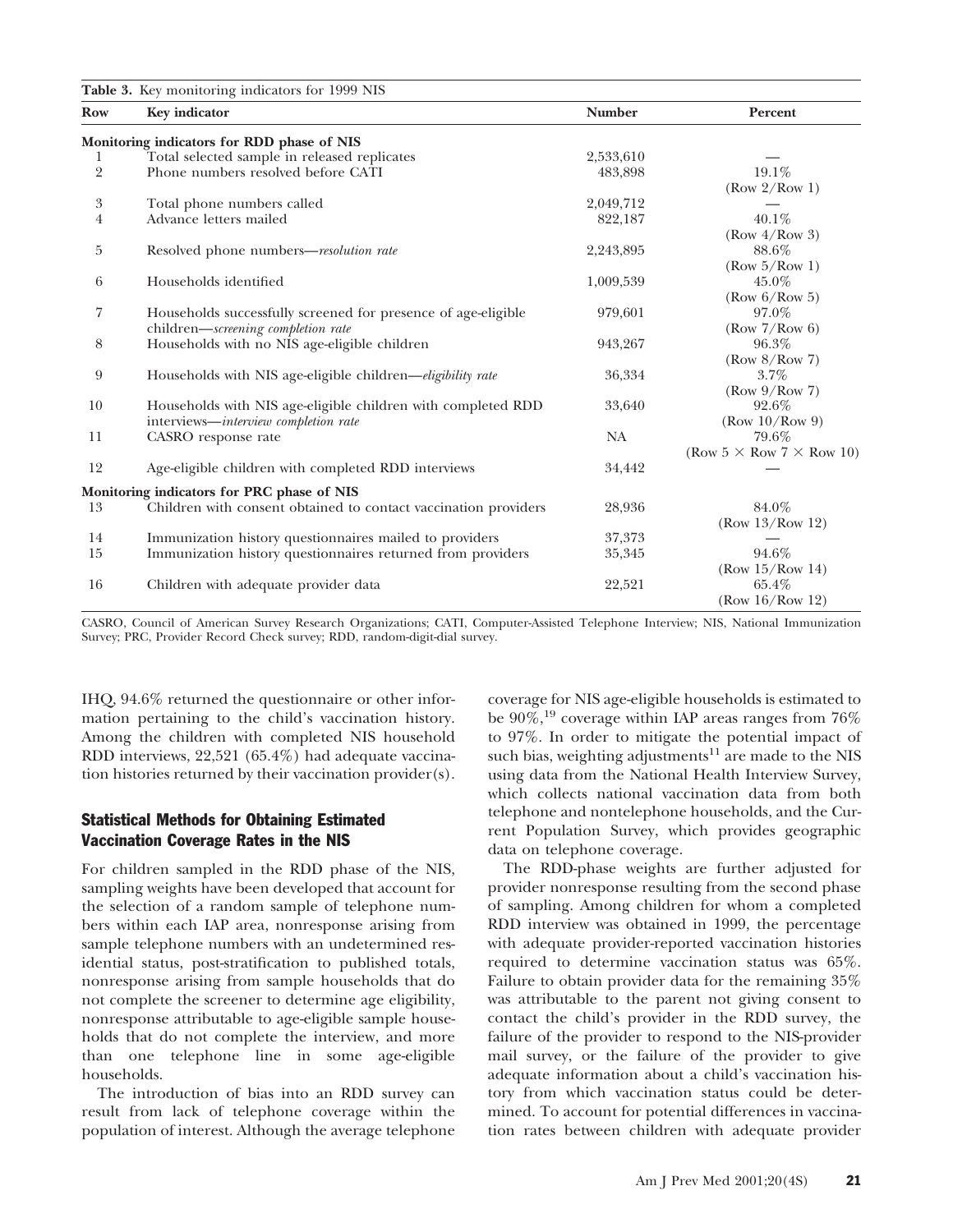data and children who do not have adequate provider data, the RDD sampling weights were adjusted in two steps. In the first step and within each IAP area, sampled children were grouped into adjustment cells according to the similarity of their estimated propensities to have adequate provider data. In the statistical literature these propensities are called "response propensities."12–14 A group of children who have similar response propensities will also be similar with respect to variables that are strongly associated with the probability of having adequate provider data. In this important respect, children within each adjustment cell are comparable. Because of this, all sampled children in the cell may be represented by the sampled children within the cell who have adequate provider data.

In the second step, the RDD-phase sampling weights of children with adequate provider data were divided by the cell's weighted response rate. These adjusted sampling weights enable children with adequate provider data to represent all children belonging to the cell. By doing this, the bias in estimated vaccination coverage rates attributable to differences between sampled children who have and do not have provider-reported vaccination histories is reduced. Within each adjustment cell, children without adequate provider data are represented by children who are similar to them with respect to their response propensities and other associated variables. A more-detailed description of this method is given by Smith et al.<sup>15</sup> Zell et al.<sup>16</sup> describe the estimation methodology used in the NIS prior to 1998.

Vaccination coverage rates correspond to ratio estimates, as described by the statistical literature on methods for complex sample surveys.17 Because of the adjustment to the RDD-phase sampling weight described above, statistical analyses require only data from children with adequate provider data, along with their adjusted RDD-phase sampling weight. To summarize the statistical methodology by which vaccination coverage rates and their standard errors are obtained from these data, let  $Y_{hii}$  be an indicator, for the  $j$ th child in the *i*th sampled household in the *h*th stratum of the NIS sampling design, which is equal to 1 if the child is up-to-date and 0 otherwise. Also, let *Whij* denote the adjusted RDD-phase sampling weight of this sampled child. Then, letting

$$
\hat{Y}_h = \sum_{i=1}^{n_h} \sum_{j=1}^{m_{hi}} W_{hij} Y_{hij}
$$

and

$$
\hat{\text{T}}_h \text{=}\sum_{i=1}^{n_h}\sum_{j=1}^{m_{hi}} W_{hij}
$$

the national estimator of the vaccination coverage may be expressed as:

$$
\hat{\theta} = \frac{\sum_{h=1}^{L} \hat{Y}_h}{\sum_{h=1}^{L} \hat{T}_h}
$$

where *L* denotes the number of strata (IAP areas) in the NIS.

Letting

$$
Z_{hij} = \frac{W_{hij}(Y_{hij} - \hat{\theta})}{\hat{T}_h}, Z_{hi} = \sum_{j=1}^{m_{hi}} Z_{hij},
$$

and

$$
\sum_{i=1}^{n_h} Z_{hi}
$$

$$
\bar{Z}_h = \frac{\sum_{i=1}^{n_h} Z_{hi}}{n_h},
$$

an estimator of the variance coverage rate,  $\hat{\theta}$ , is

$$
\hat{\mathbf{V}}(\hat{\boldsymbol{\theta}}) \!=\! \sum_{h=\mathbf{u}_h}^{L} \!\!\! \frac{n_h}{1} \sum_{i=1}^{n_h} \big( Z_{hi} \!-\! \bar{Z}_h \big)^2.
$$

In these equations,  $n_h$  denotes the number of sampled households containing children with adequate provider data in the  $h$ th IAP area, and  $m_{hi}$  denotes the number of age-eligible children in the ith household in the *h*th IAP area.

#### Quality Assurance in the NIS

The NIS uses state-of-the-art data collection and data processing systems, with numerous built-in, qualitycontrol functions, to collect and process vaccination histories from the eligible households and identified vaccination providers.

#### **The NIS Household RDD Survey**

A major contributor to the quality, consistency, and timeliness of the NIS data is its state-of-the-art sample management system, which has been developed to monitor data collection results. An array of highly automated, intelligent systems manages 312 RDD samples annually (78 IAP areas  $\times$  4 quarters). Over 20 unique performance measures are tracked for each of these samples. The sample management system, like the survey's quality assurance procedures, follows the guidelines for statistical process control and total quality management techniques.18,19

For the RDD component, a cornerstone of the survey's quality assurance program is the online interviewer monitoring system. A random sample of 5% of the interviewers' work is selected for monitoring by quality-control staff and supervisors. The calls and interviews are monitored using audio and video capabilities. Supervisors have access to statistical reports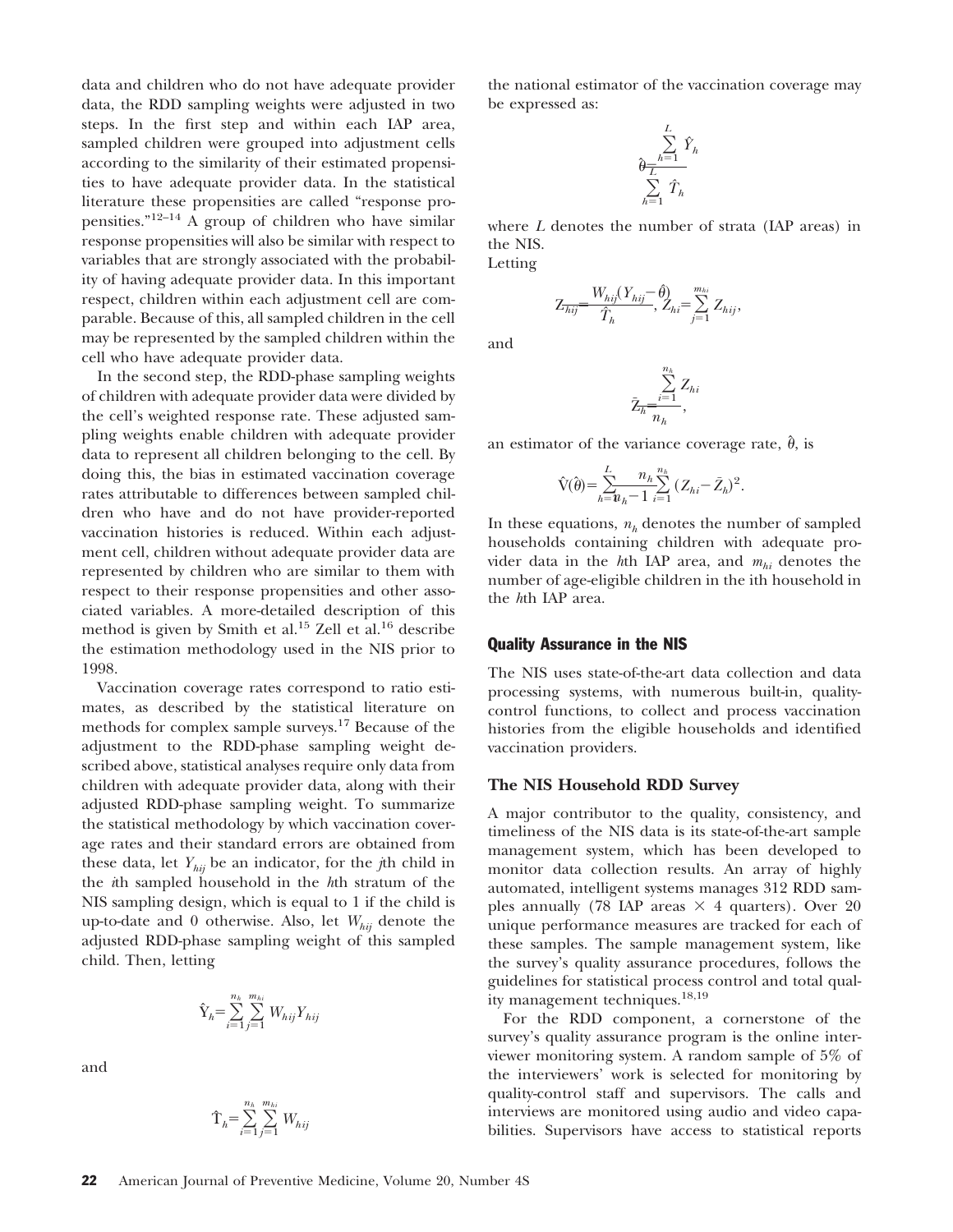showing an interviewer's performance over time and in comparison to the group's aggregate statistics. These reports are continuously available and can be reviewed with interviewers at any time. The monitoring system employed for the NIS is one of the most rigorously controlled and comprehensive systems available.

Other important aspects of the quality assurance program for the RDD household survey include matching of the sample telephone numbers to a database of business telephone numbers to remove business numbers from the sample, a PC-based autodialing system to eliminate nonworking numbers, and the matching of telephone numbers with a database of directory-listed residential telephone numbers in order to obtain addresses for as many sample households as possible in order to mail advance letters as a method of maximizing survey response rates. To reduce data entry errors and improve processing of the information, several online, look-up, topic-oriented databases are integrated with the CATI system. For example, when consent to contact the child's vaccination provider is obtained, the name and address of the provider are requested. As this information is provided verbally in the RDD interview, the CATI system finds it automatically in its online look-up list of names, addresses, and telephone numbers of vaccination providers. In addition, several automated built-in range edits and consistency checks are included in the CATI. These additional quality assurance procedures contribute to a reduction in the total cost of the data collection by minimizing interviewer labor and overall burden to respondents.

#### **The PRC Survey**

The design and procedures of the provider component follow a proven mail survey methodology documented by Dillman.<sup>20</sup> The major challenge to ensuring data quality for the provider component of the NIS stems from the fact that it is a self-administered mail survey, and such surveys often have low response rates. The most-critical quality-assurance activities occur during postprocessing of the returned questionnaires or vaccination records. All returned immunization history questionnaires are examined to identify and correct any obvious errors prior to data entry, such as data entered in the wrong location on the questionnaire or information submitted for the wrong child. The questionnaires are then data entered with 100% verification. The National Immunization Program also conducts a manual quality-assurance review of 10% of all forms returned by respondents every quarter. Resulting error rates for the edit process are estimated to be  $\leq 1\%$ .

#### **Summary**

The NIS is an important surveillance system that accurately monitors the overall levels of vaccination coverage among young children in the United States. The design of the NIS facilitates inferences about the coverage levels for the total population of children aged 19 to 35 months, as well as for many subgroups and geographic areas of the country. The NIS can provide coverage estimates for a wide range of subgroups of the population defined, for example, by income, race and ethnicity, age of child, marital status of mother, education of mother, household size, mobility status, census region and division, and metropolitan statistical areas. The NIS also has a more-limited capability of producing within-IAP area estimates for subgroups or geographic domains. Although the NIS can effectively monitor vaccination levels for a variety of subgroups at the national level, it is not designed to identify small "pockets of need" within IAP areas without resorting to more-complex statistical methods for obtaining estimates in small areas.

However, a most-important advantage of the NIS is that the same data collection and estimation methodology are used in each IAP area. This, coupled with a centrally operated data collection system continuously monitored using state-of-the-art quality-assurance techniques, ensures the validity of comparisons of estimated coverage rates among states as well as over time.

The inclusion of the PRC in the NIS allows for the production of more-accurate estimates than with data from only a household survey. In addition, important statistical adjustments are made for households without  $telephones<sup>11</sup>$  and for provider nonresponse. Current and future expansion of the NIS to collect more– broad-based health data will greatly enhance the utility of the NIS surveillance tool to meet the ever growing need for data at the state and local levels for purposes of public health policy and planning. Finally, estimates from the NIS allow policymakers to evaluate the effectiveness of vaccination delivery programs, to target programs for geographic areas and populations with coverage levels below the targets, and to monitor the introduction of new vaccines.

We gratefully acknowledge the helpful comments and suggestions made by Lawrence Barker during the development of this manuscript.

#### References

- 1. Centers for Disease Control and Prevention. Reported vaccine-preventable diseases—United States, 1993, and the Childhood Immunization Initiative. MMWR Morb Mort Wkly Rep 1994;43:57-60.
- 2. Public Health Service. Healthy People 2000: national health promotion and disease prevention objectives. Washington DC: U.S. Department of Health and Human Services, 1990.
- 3. U.S. Department of Health and Human Services. Healthy People 2010, 2nd. With understanding and improving health and objectives for improving health, 2 vols. Washington DC: U.S. Department of Health and Human Services, 2000.
- 4. Lepkowski JM. Telephone sampling methods in the United States. In: Groves RM, Biemer PP, Lyberg LE, Massey JT, Nicholls WL, Waksberg J,